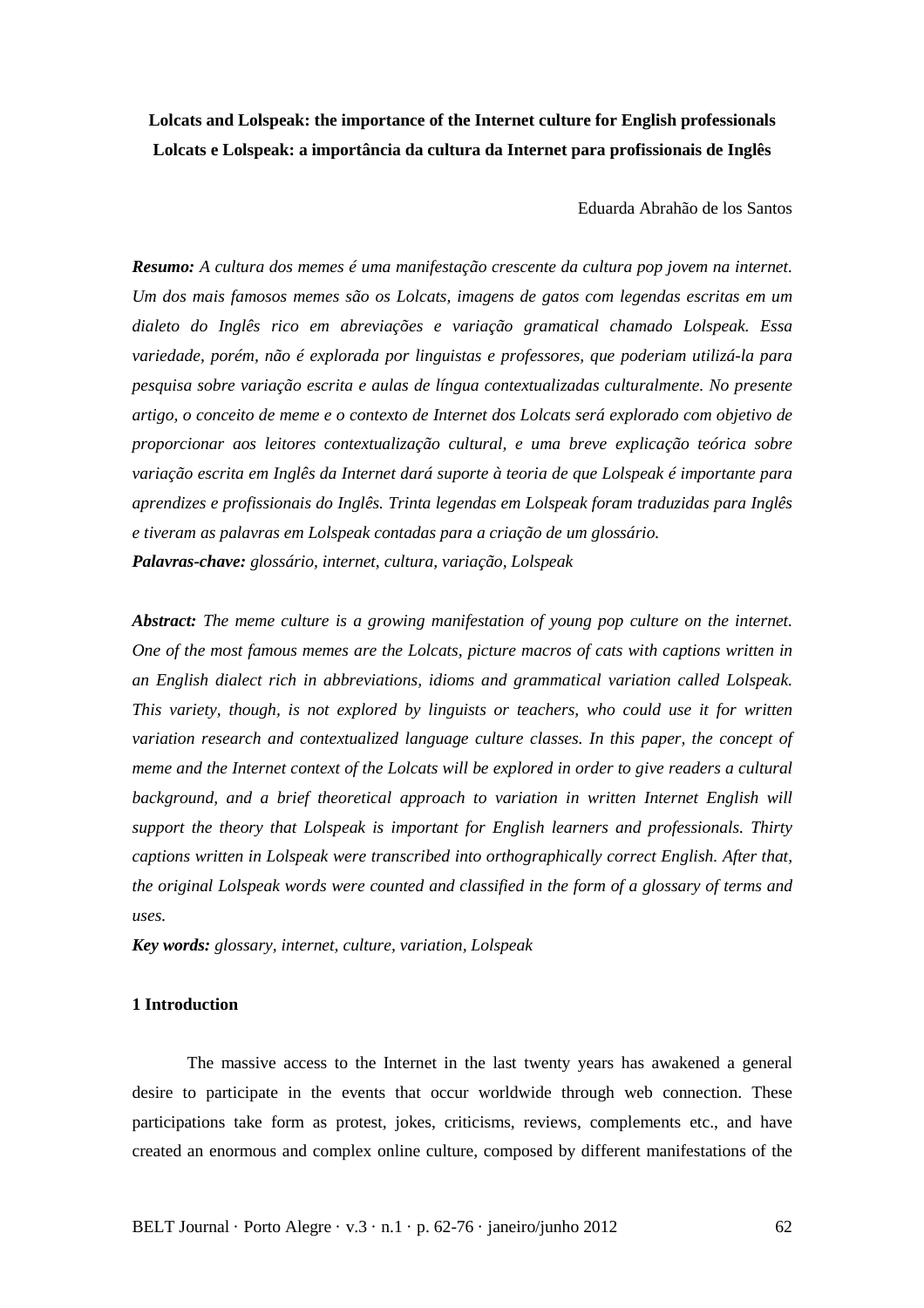Internet users. The fraction of this gigantic world which will be presented in this article, the "Lolspeak" and the "Lolcats", belong to the meme culture.

A meme ['mi.im] is a concept that spreads via the Internet. It can take the form of a sentence, a picture, a link, a video or even a word or phrase. Most of the famous internet memes come from the site *4chan.org*, a forum where each and every user can be anonymous, and are spread afterwards via other sites which are dedicated to the meme culture.

Many memes have already been translated into various different languages, such as the Bachelor Frog and the Socially Awkward Penguin, but the Lolcats have not. This happens because most of the other memes relate to everyday situations: the Bachelor Frog represents all the men who live alone; the Socially Awkward Penguin represents people who cannot deal well with social situations. Both have a template used for all the macros, and the different versions rarely vary from the original. In spite of this, the Lolcats use the combination of a "cute" or foolish picture of a cat and a caption exploring the Lolspeak, a written dialect of English, which gives the macro a silly atmosphere.

 This means that, without minimum knowledge of English, one would not be able to understand the Lolcat jokes. Also, more than reading and writing ability is needed, because knowing the most common pronunciations of the letters and letter combinations in English is sometimes required, since reading the text aloud might be the only way to understand it.

The present study has, as its main objective, to make a glossary of meanings and uses of popular expressions from the "Lolspeak", providing both language professionals, such as teachers and translators, and lay internet users a quick way to decipher and use the "Lolspeak". The concepts of "Lolcat" and "meme" will also be explored, in order to give a cultural background to the reader. In addition, a theoretical approach to variation in written Internet English will be presented, in order to support the theory that the Internet culture is important for language professionals.

#### **2 Lolcats and Lolspeak**

One of the most popular memes is, as shown by the number of monthly submissions to its official site and the number of years the meme is on, the Lolcats. A Lolcat is an image composed by a picture of a cat and a text intended to contribute humor (in other words, an image macro). The text is written in what may seem, to an unaware reader, a totally misspelled language, referred to by the users as Lolspeak. The Lolspeak is, according to the Urban Dictionary, "…writing words with different letters (but which sound the same) than the original spelling".

 Although some people think any kind of misspelling, as long as it preserves the phonetic form of the word, is welcome, there are established patterns in the spelling of the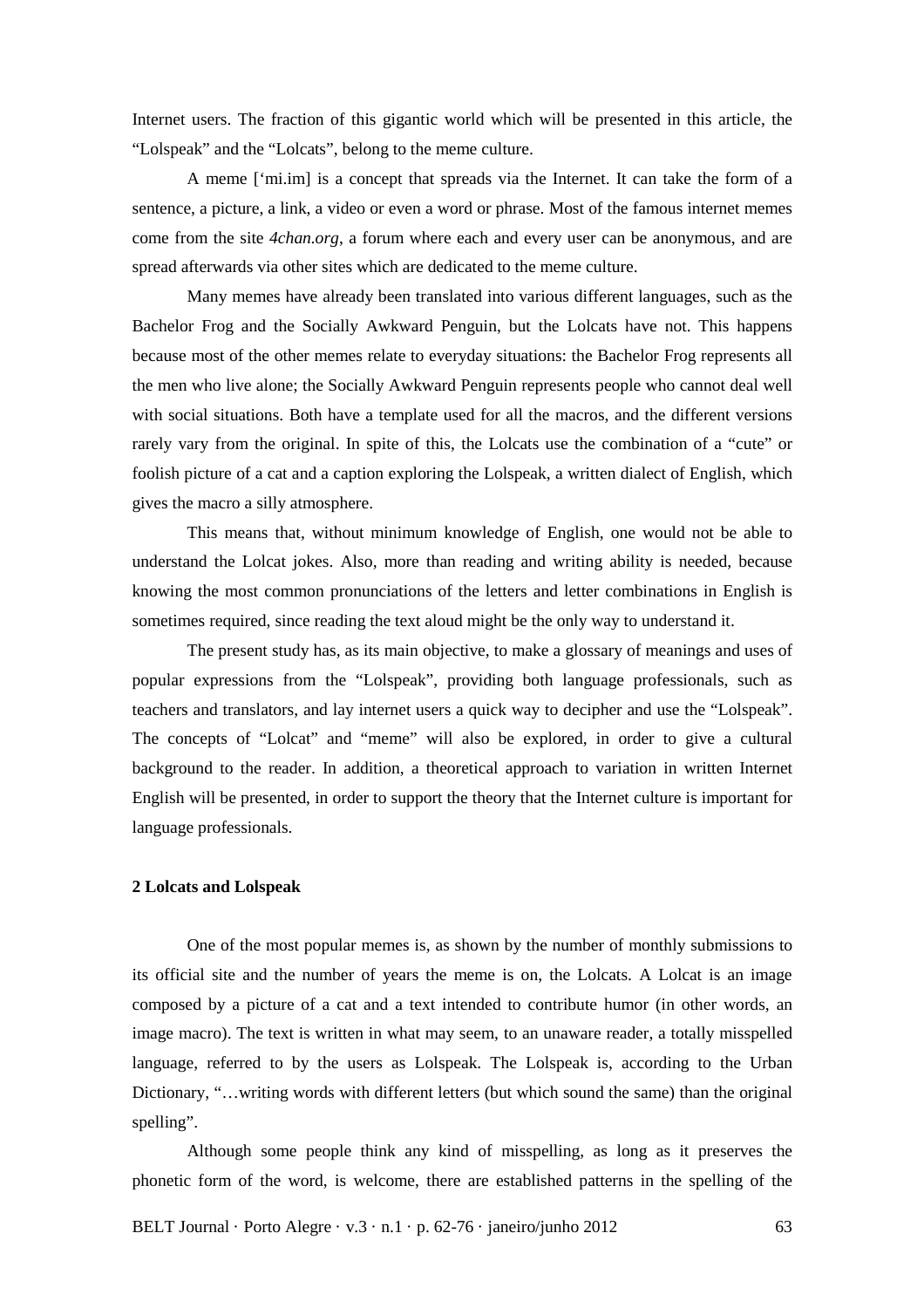Lolspeak. The sentence "*Teh kitteh iz kyoot*" (The kitten is cute), for example, is acceptable, while "*Te kitte iz kut*" is not. These patterns are set according to the number of occurrences and popularity, just like in any natural language: first, there is variation, and then one of the variants is chosen to be the used one.

 Some of the words in Lolspeak are very similar to their orthographically correct relative and, therefore, they are easy to understand. It is the case of "the" and "teh". But in some cases it is necessary to read the text aloud and listen to the words in order to understand its meaning. This adapted lullaby verse, taken from a Lolcat picture, is a good example: *"Nao ai lay me daon to rest / A pyle of buuks up on mah deskkk / If ai shud dye bfore ai wakes / Dats won less test i habs to takes."*<sup>1</sup>

 This extract shows clearly that some words are completely different from their correct form. The word "one" is written as "won", which shows that the Lolspeak focuses on changing only the writing, not the sound of the words. A good example would be the word "now", usually written in Lolspeak as "nao". The phonetic transcript of both written forms is ['naul. Some small variations may, however, happen. The sound produced by "oo"  $($  o' $)$  in "book" would not have the exact same sound as "uu", but it is understandable when heard.

 The most popular site dedicated to Lolcats is *icanhascheezburger.com/lolcats*. It was created specifically for the community creation of Lolcat macros and is considered to be the official Lolcats webpage. Any user can upload pictures of her/his own cats as well as write captions for all the available images. A page in the website allows users to rate the others' creations, and the top rated macros are displayed on the main page. Because of this very democratic system, it is not rare to see the same picture on the home page twice with different texts, but reposts or plagiarisms are not accepted.

#### **3 Modern variation on written English**

l

Variation in written language usually follows changes in spoken language, and not the opposite. Usually, the process of acceptance of a different written form of a word as correct takes more than half a century, unless there is a formal spelling reform establishing new correct ways of spelling certain words. However, this long process has been accelerated by the use of technology such as cellphones, computers and tablets (Crystal, 2005, chapter 3).

Communication via the web is easy and fast. If, in the past, letters were the only way to communicate with someone who was far away, today all that is needed is a computer with internet connection and the distance seems not to exist. This happens because of the various

<sup>&</sup>lt;sup>1</sup> "Now I lay me down to rest / A pile of books up on my desk / If I should die before I wake / That's one less test I have to take."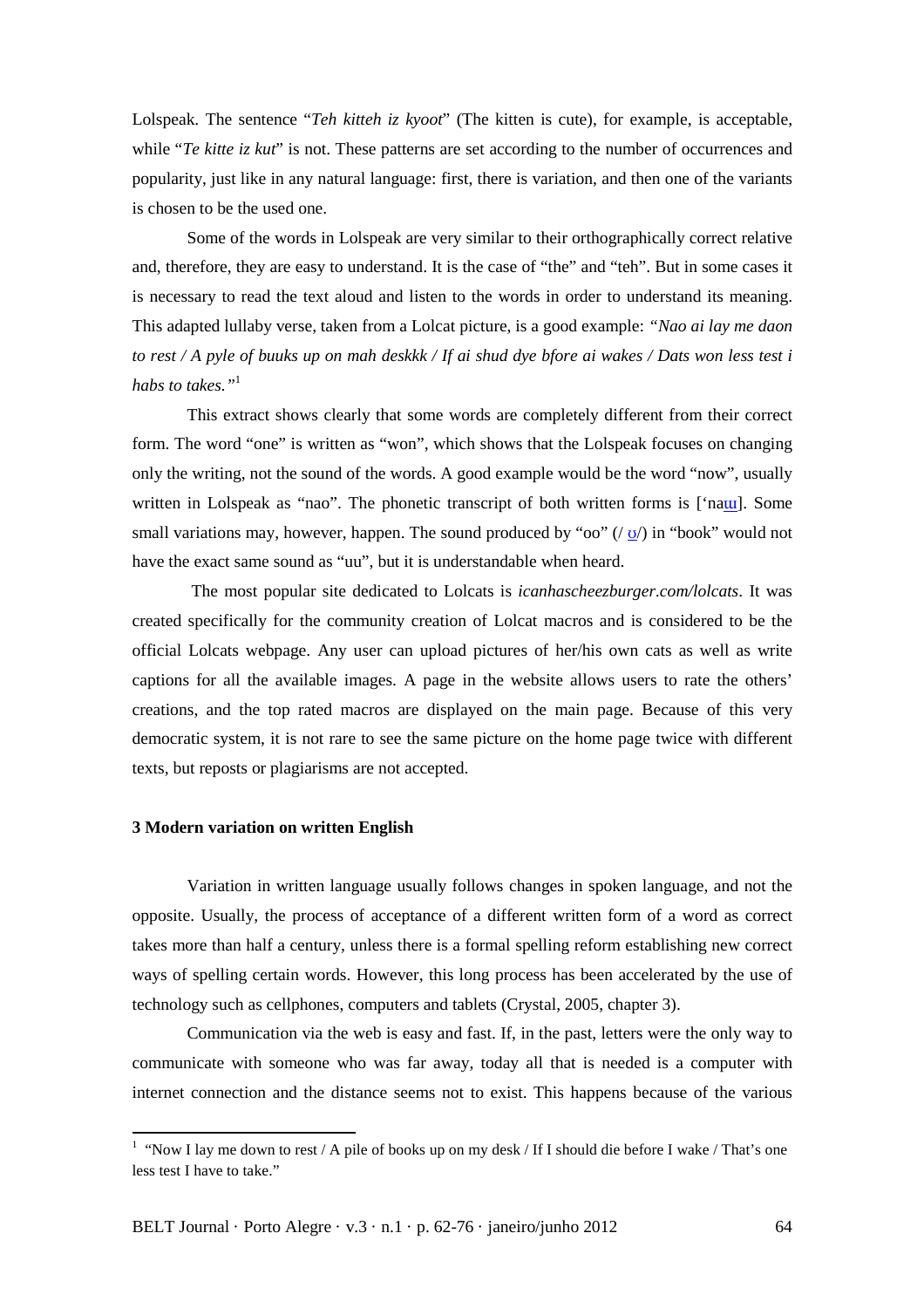software programs that allow users to message each other instantaneously, via text, sound and video. Social networks, such as Facebook and Twitter, also permit users to share their thoughts, what they like, what they are doing.

 The speed of these interactions requires writing to be quick, short and of easy understanding. Some of the social networks even restrict the number of characters that can be used in each message or post. Thus, the use of abbreviations is highly popular on the internet. However, it is not possible to generalize the language used on the world wide web, since there are too many kinds of sites with different approaches to language. According to David Crystal (2004, p. 15),

> The Internet world is an extremely fluid one, with users exploring its possibilities of expression, introducing fresh combinations of elements, and reacting to technological developments. It seems to be in a permanent state of transition, lacking precedent, struggling for standards, and searching for direction.

This means that the Lolspeak is only one out of hundreds of different dialects which are used online; and the choice of what dialect to use is made based on the same principles we use to decide what to say on our daily lives. Bagno (1999, p. 129) states that, "To use the language, in its written or spoken form, is to find balance between two axis: the one of suitability and the one of acceptability."<sup>2</sup>

These statements lead us to two main questions: What is the Internet situation that requires/allows the use of Lolspeak? Is it important for English learners and professionals to know this dialect?

### **3.1 The context of Lolspeak**

l

David Crystal (2004) introduces the concept of Internet situations. According to the author, the web has different varieties of language, as does the real world. Texts in traditional varieties, such as journalistic, academic, scientific and literary, can be found on the Web, but the need for new varieties has come along with the globalization of the Internet. Some of the varieties which are not traditional and are easily found online are not at all new: the Internet users have borrowed styles from situations such as talking on the cellphone, making internal jokes with friends, texting and broadcasting. But there have also been transformation and renovation of these varieties, creating some refreshed versions of the existing styles.

Memes originate from conversations, from the interaction that online forums and chatrooms allow. They can be compared to the internal jokes of a group of friends: there is a

 $2$  Usar a língua, tanto na modalidade oral como na escrita, é encontrar o ponto de equilíbrio entre dois eixos: o da adequabilidade e o da aceitabilidade.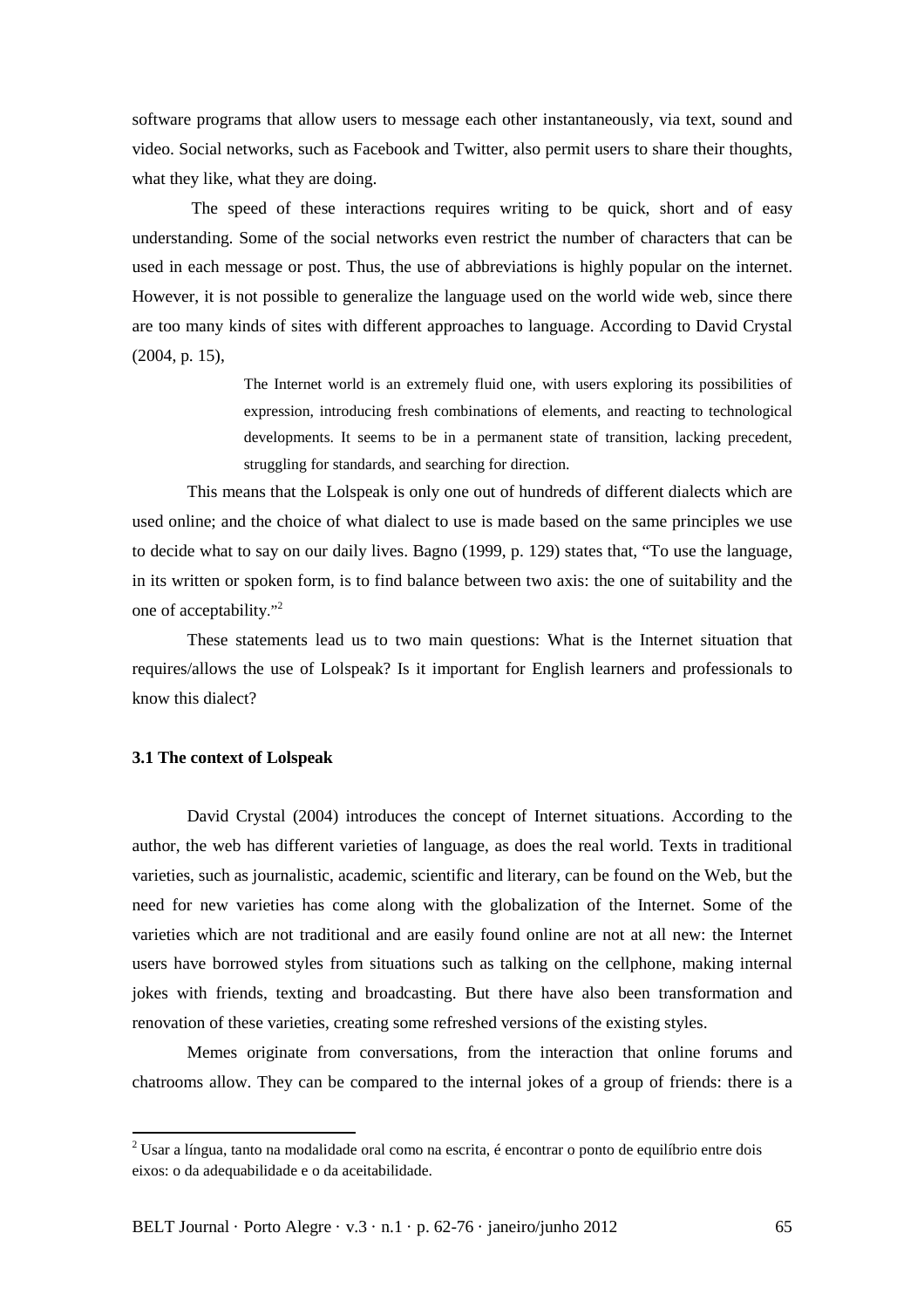very funny situation, and then that group creates a joke, a phrase, a word or even an image (in the form of a drawing, for example) that brings the situation to the mind of all the members of the group when mentioned. The main differences reside in the facts that the group is the whole online world and that each person can adapt the meme to situations of their own lives.

But, even inside the "meme Internet situation", there is variation. The rage comics, for example, use pre-set characters named by words or phrases that represent them and daily life situations, combining the characters to create a kind of humor that is rather similar to the one explored by sitcoms. There are also memes in form of videos, such as the Nyan Cat<sup>3</sup>, and of practical jokes, like the Rick Roll<sup>4</sup>. The image macros are only a part of the enormous meme culture, and are also fractioned by different styles: the Annoying Facebook Girl<sup>5</sup> captions are all written in a very dull, attention-calling way; the Philosoraptor<sup>6</sup> captions are all philosophical, intelligent seeming questions; and so on. It can be said that there is a meme *culture*, composed by different *varieties* of meme manifestation.

These varieties have not yet been explored by Crystal or any other researcher, for they are very recent and volatile. Not all memes that are born live more than a year: the Rick Roll, for example, was widely spread in 2008, but is rarely used nowadays, although it is known by almost every meme user. Also, new memes are generated all the time, making it difficult to make studies that generalize the manifestations, since there are many factors that influence their classification.

When describing the main distinctive features of a linguistic variety, David Crystal points to five main criteria accepted by many linguists: graphic, orthographic, grammatical, lexical and discourse features (2004). Describing the Lolspeak according to these criteria is essential for the understanding of the Lolspeak Internet situation.

| Lolspeak                                        |
|-------------------------------------------------|
| The text is always accompanied by a picture     |
| of a cat in a funny or cute situation. Font and |
| size may vary. The color is usually white with  |
|                                                 |

<sup>&</sup>lt;sup>3</sup> Animated video of a fictional cat whose body is a pop tart flying across the sky with a rainbow trail in an infinite loop. All the while, an addictive melody plays on the background.

 $\overline{a}$ 

<sup>&</sup>lt;sup>4</sup> A prank that consists in posting a link that instead of redirecting to where it is supposed to, redirects to Rick Astley's video clip "Never gonna give you up".

<sup>&</sup>lt;sup>5</sup> An image macro that represents annoying people who we might find on Facebook and other social networks.

<sup>&</sup>lt;sup>6</sup> An image macro that depicts a velociraptor striking an insightful pose. Captioned on the image, there is a philosophical question.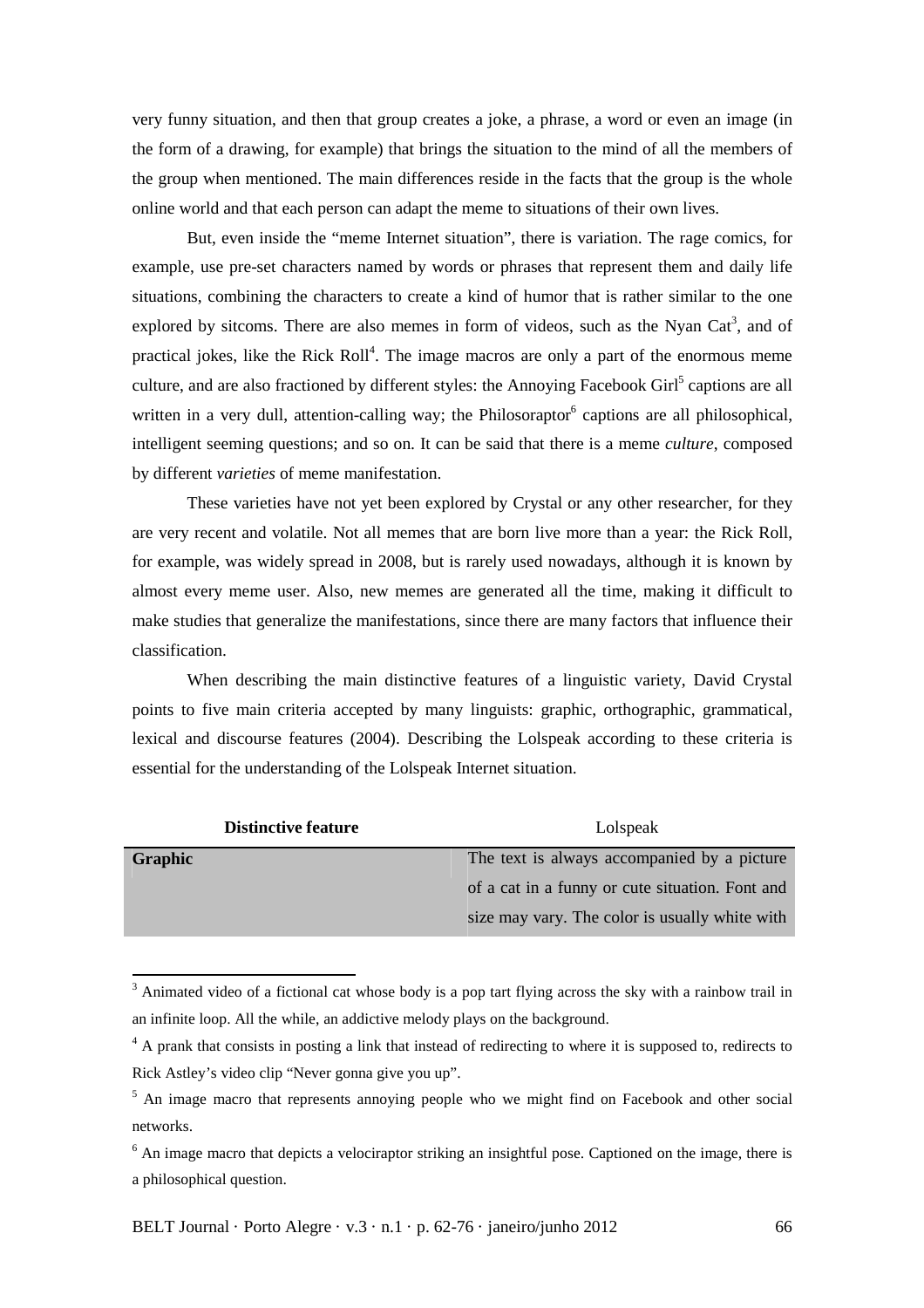| black edges, but colorful captions are not rare.  |
|---------------------------------------------------|
| The use of capital letters is facultative. There  |
| is exchange between the letters b and v, and s    |
| and z. Differences in orthography tend not to     |
| change the phonetic form of the word.             |
| The syntactic order of the sentences is the       |
| same as regular English. Verbs in the present     |
| tense referring to the first-person and second-   |
| person singular are all inflected in third-       |
| person singular. Sometimes, when referred to      |
| the third-person singular, verbs in the present   |
| are inflected in first-person singular. All verbs |
| inflected in the past tense end in "ed", even     |
| the irregular ones.                               |
| The vocabulary has a few distinctive words        |
| which relate to regular English words, such as    |
| "noms" (food).                                    |
| The text can be written using different           |
| structures, depending on the intention of the     |
| captioner. Mostly, the captions are written as    |
| if they were being said by the cats, which are    |
| describing their actions, lecturing the humans,   |
| saying what they want to eat and so on.           |
|                                                   |

As we can see, writing in Lolspeak requires attention to the graphic pattern, as well as knowledge of the spelling and grammar that is common to all the Lolcat meme. It is also very important that the person knows about cat habits in order to make the macros funny and believable. For example, if a photo shows a cat with a happy expression, it is unlikely that the caption will relate to going to the vet or taking a bath, because cats do not like these activities.

It is very important to remember that Lolspeakers are usually cat lovers, and a great number has cats as pets. Many of the Lolcats macros relate to situations often present in the life of cat owners, such as the cats' love for food, independency and need for at least sixteen hours of sleep per day. Therefore, the abbreviations, idioms and words used in the Lolspeak dialect focus not on quick communication or character economy, but on representation of the daily interactions between cats and their owners or other cats.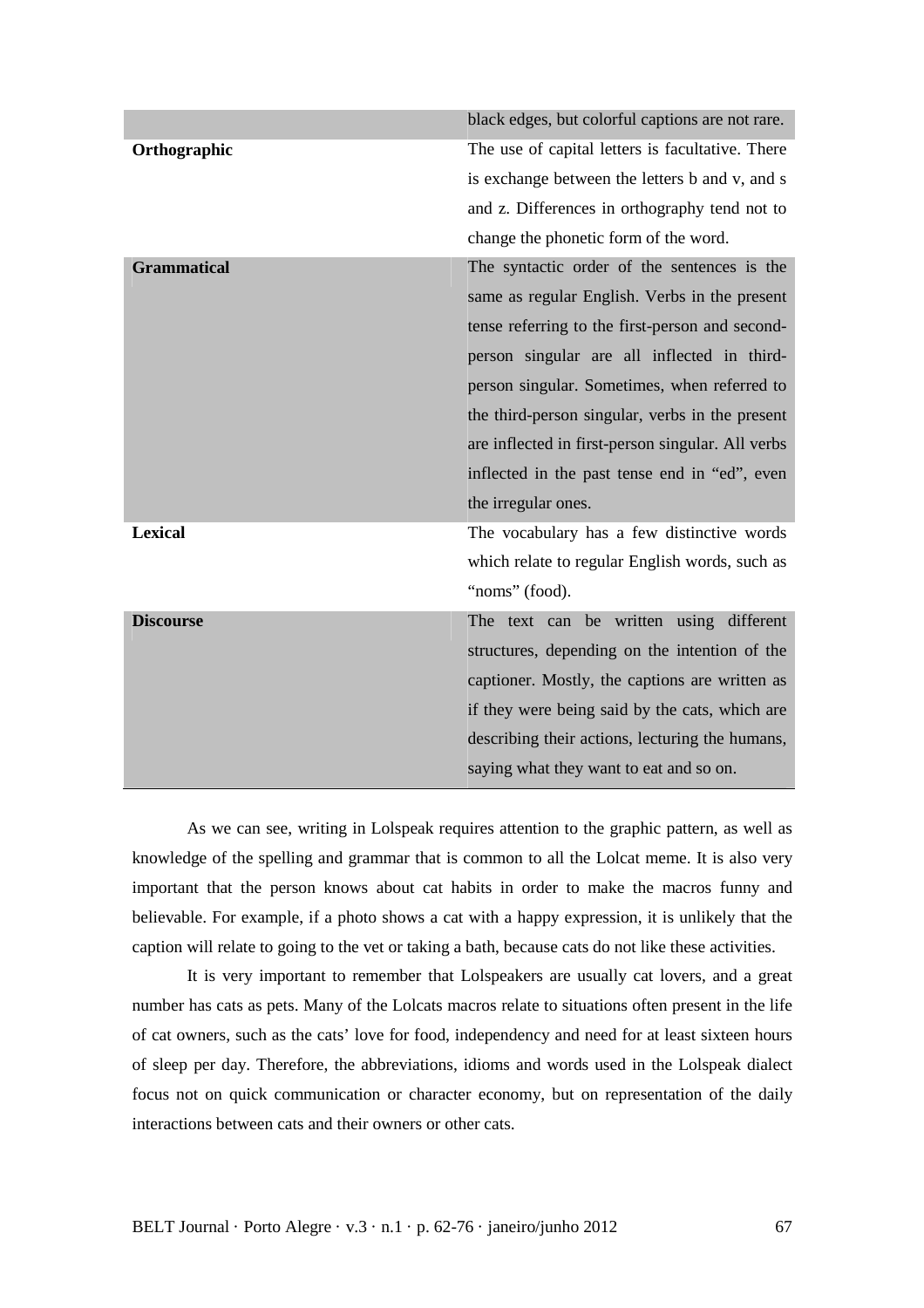Summing the linguistic aspects to the extra-linguistic ones, what we can deduce is that the Lolspeak is acceptable and adequate only in the Lolcat meme situation, since its whole structure is focused on the Lolcat context.

## **3.2 The importance of Lolspeak for English students and professionals**

The study of the English language is not an exclusivity of English speaking countries anymore. English is taught as a second language worldwide, and is one of the most spoken languages around the globe. The fact that English is so present in the daily life of millions of people internationally has many consequences, of which two are essential to this work: the great number of EASL (English As a Second Language) schools and the increase on research about English linguistics by non-native English speakers.

 The EASL schools use mostly grammar teaching books, which rarely provide real and recent cultural material for the students. But nowadays the subjects explored by these books only serve as (failed attempts of) attention-catcher for the students, since the great majority of English learners worldwide have Internet access. This means that, although there are English classes which focus on teaching only decontextualized grammar, the students are interacting with the live, fresh language on the internet. They are not simply learners of the English language anymore, they are users of it, they are the ones keeping it alive. According to the site InternetWorldStats.com, it is estimated that Brazil is the fifth country with more Internet users around the world (3.6% of the users are Brazilian).

 For these users, mostly teenagers and young adults, English is not a simple tool to be used in school or work; it is their main medium of entertainment. And of course one can learn alone the different dialects of Internet English, but that takes time and, sometimes, leads to wrong concepts of the variations. If teachers used these dialects as a way to explain variation (subject practically unexplored in English classrooms) and to give context and use to English, students would be able to take part in online interactions sooner, practicing and keeping the language fresh.

 The Philosoraptor, for example, could be used to teach conditionals, since the questions captioned on this macro are usually written using this structure; Both Scumbag Steve<sup>7</sup> and Good Guy Greg<sup>8</sup> have captions in the present, so they could be used to teach the simple present tense

 $\overline{a}$ 

<sup>7</sup> According to the site KnowYourMeme.com: "an image macro series featuring a kid with a sideways fitted cap standing in a hallway. The overlaid text generally centers around unethical behavior regarding drugs, partying, and other hedonistic behaviors".

<sup>&</sup>lt;sup>8</sup> According to the site KnowYourMeme.com: "an image macro series featuring a photo of a square jawed man smiling at the camera with a joint in his mouth. The overlaid text generally depicts acts of kindness, generosity or a general empathetic attitude, and is meant to be the antithesis of Scumbag Steve."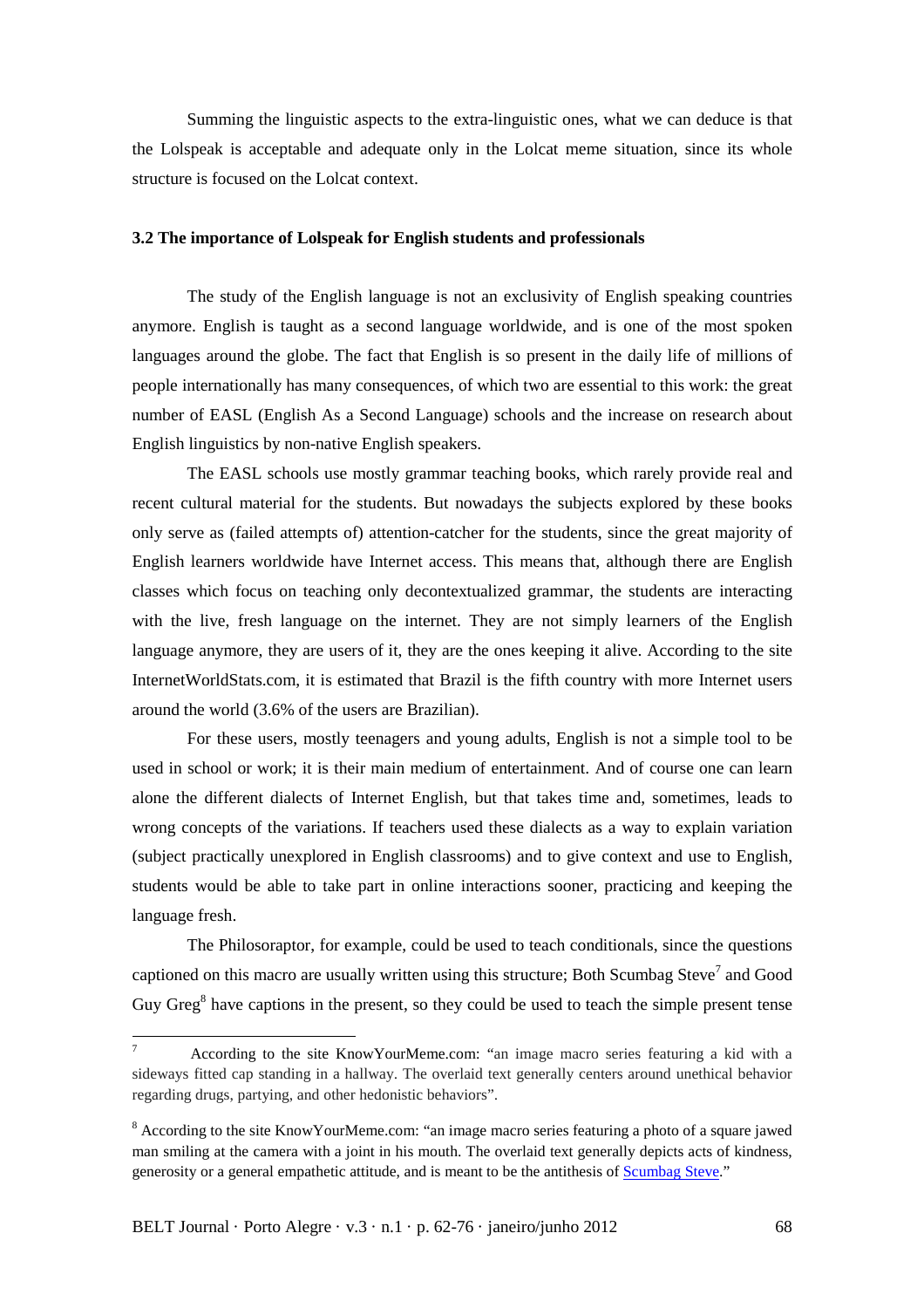when used to say something that is a routine or happens very often; and so on. The Lolcats and the Lolspeak could be a good manner of showing students the different sounds letters might have in English and of teaching them about variation. Also, the Lolcat macros could be used for exercises on irregular verbs and spelling.

 In the field of linguistics research in English, the use of Lolspeak and other Internet dialects is even more needed. The meme culture spreads quickly through the web and has more adepts each and every day. In his book Language and the Internet (2004), Crystal analyses four varieties of Internet English: e-mail, chatrooms, virtual worlds (such as role playing games' worlds) and the variety group "language of the web" (everything else). It is implied that the Lolspeak (and the whole meme culture) belongs to the last category, but today (Crystal's book dates from 2004) this classification can be considered superficial. Saying that the meme culture is part of the "all there is" online is very general and ignores the fact that it is a worldwide phenomenon that involves many linguistic characteristics.

 The lack of deeper linguistic researches on the field of Internet culture linguistics might be a sign that linguists are ignoring the development of the Internet varieties. Even though some linguists study Internet variation, usually they focus on the already existing varieties and their new online relatives, for example letter – e-mail, informal talking – instant messaging. However, they rarely take time to study the Internet culture. One of the reasons which may be behind this fact is the speed language changes in online interactions, since this accelerated changes occur in a fraction of the time variation usually takes to happen.

 What seems to be unnoticed by the linguists is that this speed, which at first seems to be a disturbing element, can be very useful. To analyze and study the development of languages over time, researchers have used mainly written fonts and needed samples from the writing in different stages of the subject language. These samples should date, at least, from different centuries, so that the spoken changes had time to be absorbed by the writing. But the Meme culture, for instance, has various examples of written language being changed while the spoken substance does not change at all. This is a totally different paradigm and, although not at all new, since written variation has existed for as long as writing exists, is being accelerated and driven by the ever growing use of the Internet.

 This means that researches on the development of written language and on language variation in general could be made using the vast, diverse and unexplored dialects that are created on the Web.

#### **4 A Lolspeak corpus**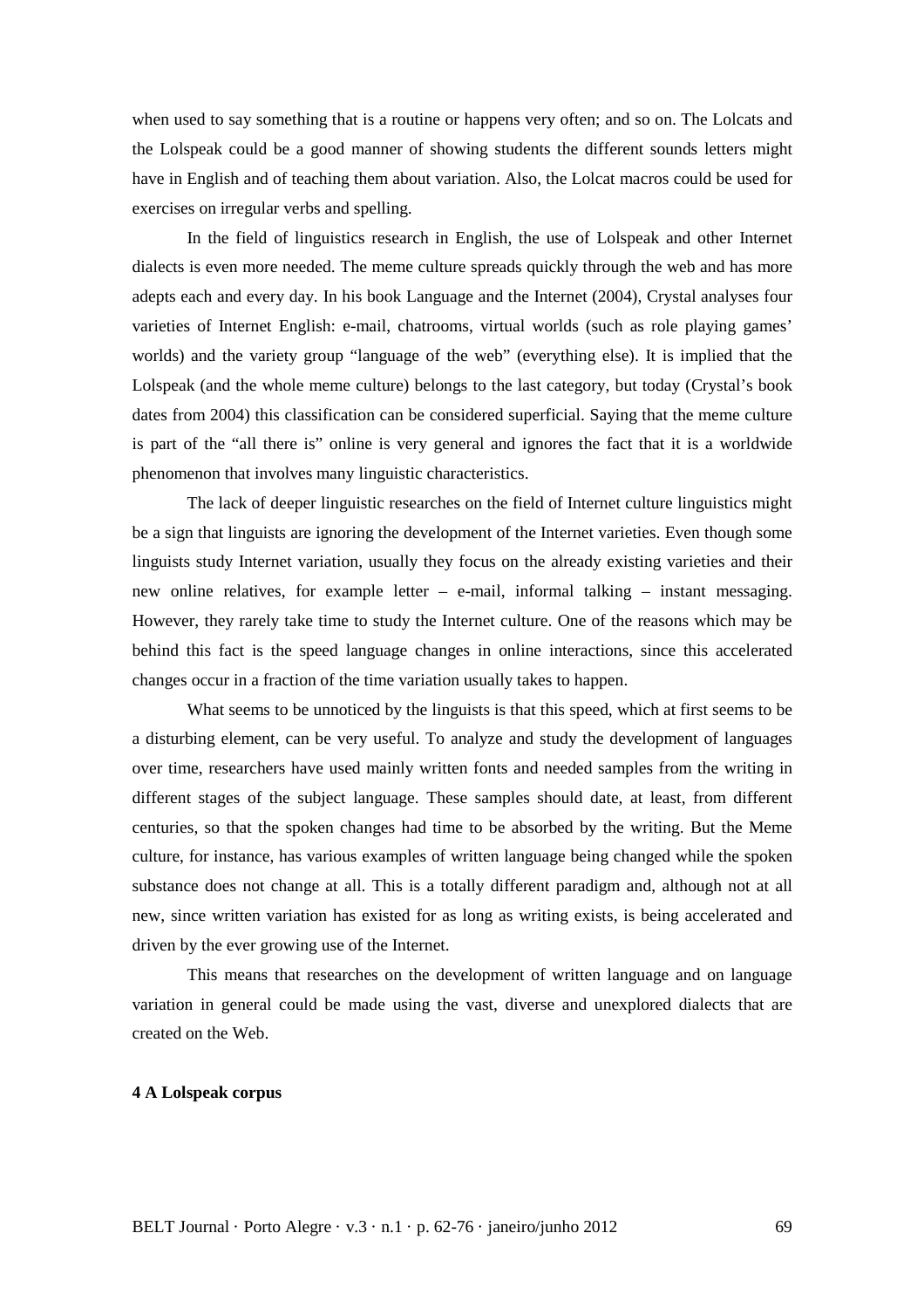To make the glossary, twenty two Lolcat macros from the site icanhascheezburger.com were transcribed and then translated into orthographically correct English. The macros were selected using the following criteria:

- 1. They had to be from the month of September of the year 2011;
- 2. They had to be a Lolcat macro; no animated gifs (animated images) or videos were part of the research;
- 3. They had to present the use of at least 3 words in Lolspeak.

The transcription was compared to the original Lolcat orthography and the number of occurrences of each form was counted. All the forms appear in the glossary, even if more than one refers to the same word.

Also, eight macros with at least six words on Lolspeak were analyzed in the same ways as the others, but they were chosen only by this criterion, not necessarily from a specific date, since most of the captions have less than ten words total.

#### **4.1 Considerations**

The syntactic structure of the sentences were not analyzed, nor were the verbal inflections. In case a grammatically wrong verb form appeared, such as "I is", "is" was classified as the Lolcat equivalent to "am", the correct form. The glossary does not display meaning of words or expressions in common English language; if there is a word such as "vidyo", its only translation is "video", and readers are expected to have previous knowledge of the regular English words.

#### **4.2 Results**

A total of 371 words, between Lolspeak and English language, were counted, summing the thirty macros. From these, 190 words were written in Lolcat, which is more than half of the total (figure  $1$ , pg.  $11$ ).

 The number of occurrences of each word was not surprising. From the 133 different words written using the dialect, 107 appeared only once, and among the 25 with more than one occurrence, 14 appeared twice. The word with the greatest number of occurrences was "Ai" (I), summing 9 appearances (figure 2).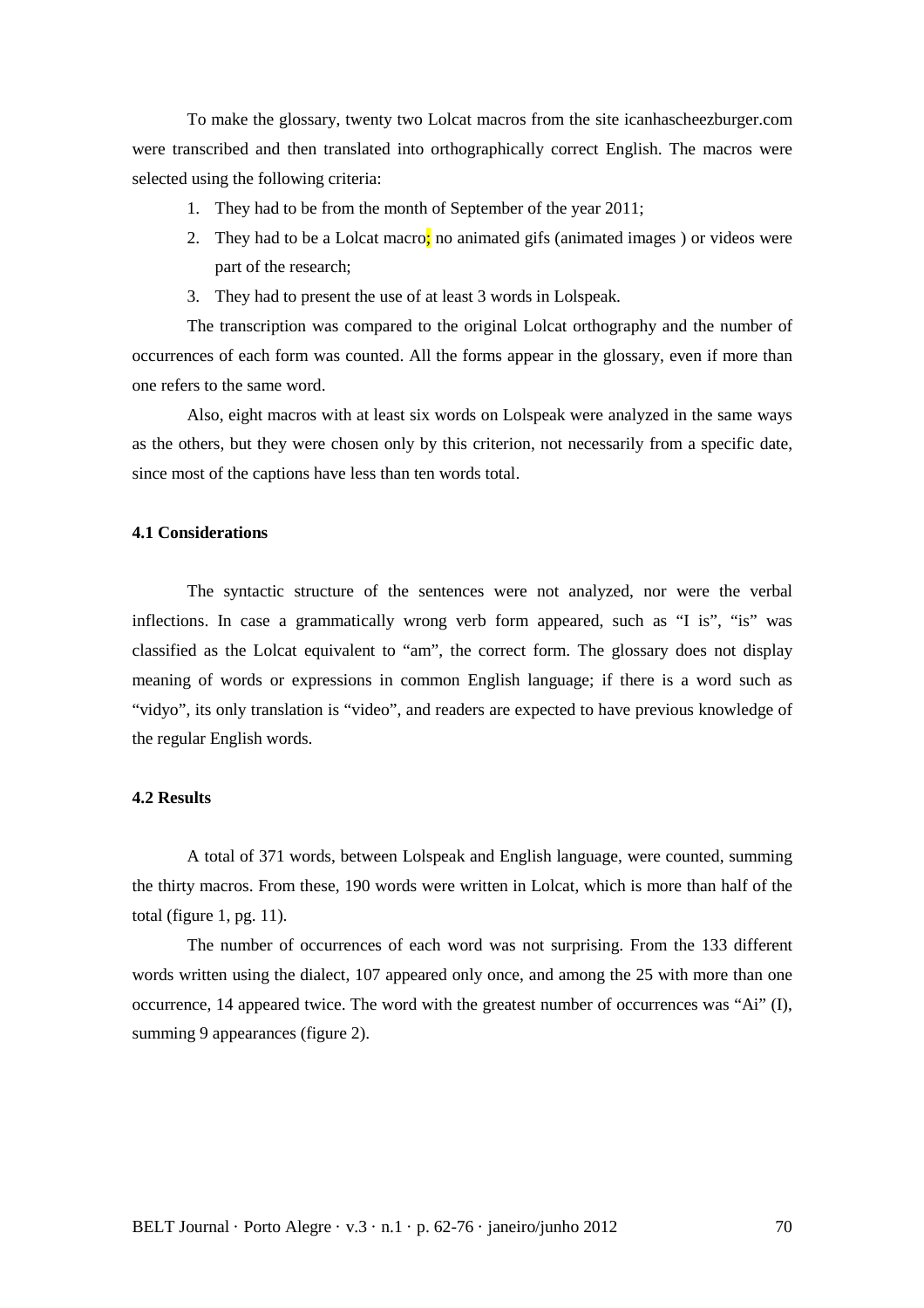

**Figure 1** 



**Figure 2**

## **5 Attachments**

Final glossary

| Word in Lolspeak Word in English |              | Number of          |                |
|----------------------------------|--------------|--------------------|----------------|
|                                  |              | <b>Occurrences</b> |                |
| Acupunkshur                      | acunpuncture |                    | 1              |
| Aftr                             | after        |                    | 1              |
| Ai                               | T            |                    | 9              |
| An                               | And          |                    | $\overline{2}$ |
| <b>Anythin</b>                   | anything     |                    | $\mathbf{1}$   |
| Ar                               | are          |                    | 1              |
| <b>Aseep</b>                     | asleep       |                    | 1              |
| <b>Baffroom</b>                  | bathroom     |                    | 1              |
| <b>Bettr</b>                     | better       |                    | 1              |
| <b>Bfore</b>                     | before       |                    | 1              |
| <b>Boks</b>                      | box          |                    | 1              |
| <b>Bout</b>                      | about        |                    | 1              |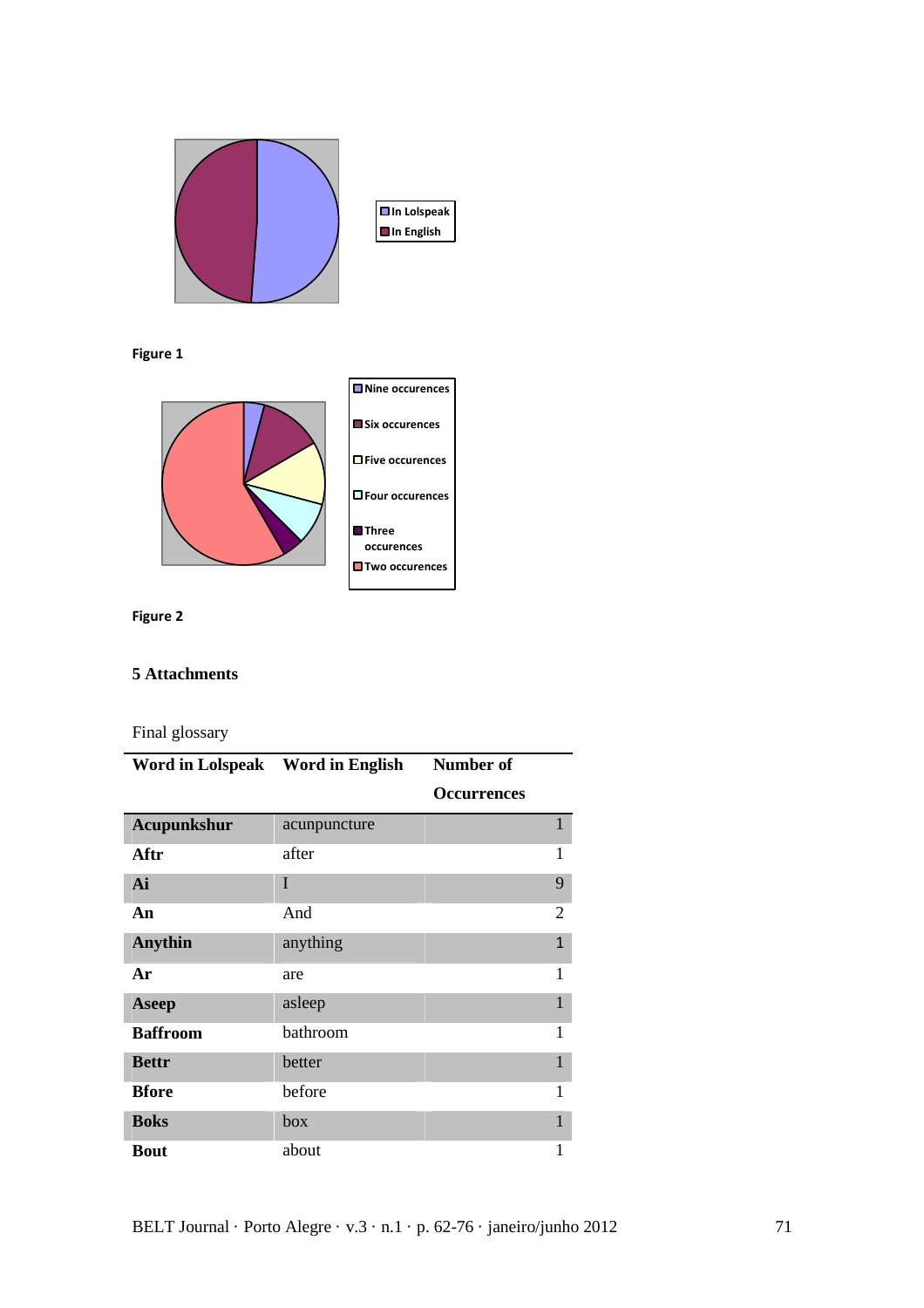| <b>Bred</b>       | bread             | $\mathbf{1}$   |
|-------------------|-------------------|----------------|
| Collekshun        | collection        | $\mathbf{1}$   |
| <b>Colorz</b>     | colors            | $\mathbf{1}$   |
| Cudnt             | couldn't          | 1              |
| Da                | the               | $\overline{2}$ |
| Daon              | down              | 1              |
| <b>Dat</b>        | that              | 5              |
| <b>Deskkk</b>     | desk              | 1              |
| <b>Dis</b>        | this              | 5              |
| <b>Dizneeland</b> | Disney Land       | 1              |
| <b>Doant</b>      | don't             | $\mathbf{1}$   |
| <b>Doin</b>       | doing             | 1              |
| <b>Dont</b>       | don't             | $\mathbf{1}$   |
| Dun               | done              | 1              |
| <b>Dwarfs</b>     | dwarves           | $\mathbf{1}$   |
| <b>Dye</b>        | die               | 1              |
| <b>Ebidens</b>    | evidene           | $\mathbf{1}$   |
| Fotograffik       | photographic      | 1              |
| Frum              | from              | $\overline{2}$ |
| Fwench            | french            | 1              |
| Fwiendz           | freiends          | $\mathbf{1}$   |
| <b>Fwies</b>      | fries             | $\mathbf{1}$   |
| <b>Gits</b>       | gets              | $\mathbf{1}$   |
| Gitz              | gets              | $\mathbf{1}$   |
| Gud               | good              | $\overline{2}$ |
| <b>Gurls</b>      | girls             | 1              |
| <b>Habs</b>       | have              | $\mathbf{1}$   |
| Haf               | have              | 1              |
| Has had           | have had          | $\mathbf{1}$   |
| Haz               | has               | 4              |
| <b>Hed</b>        | head              | $\mathbf{1}$   |
| <b>Hiz</b>        | his               | 1              |
| <b>Howz</b>       | how is (how am I) | $\mathbf{1}$   |
| <b>Impreshon</b>  | impression        | 2              |
| Inna              | in a              | $\mathbf{1}$   |
| Iz                | is $(Iam)$        | 3              |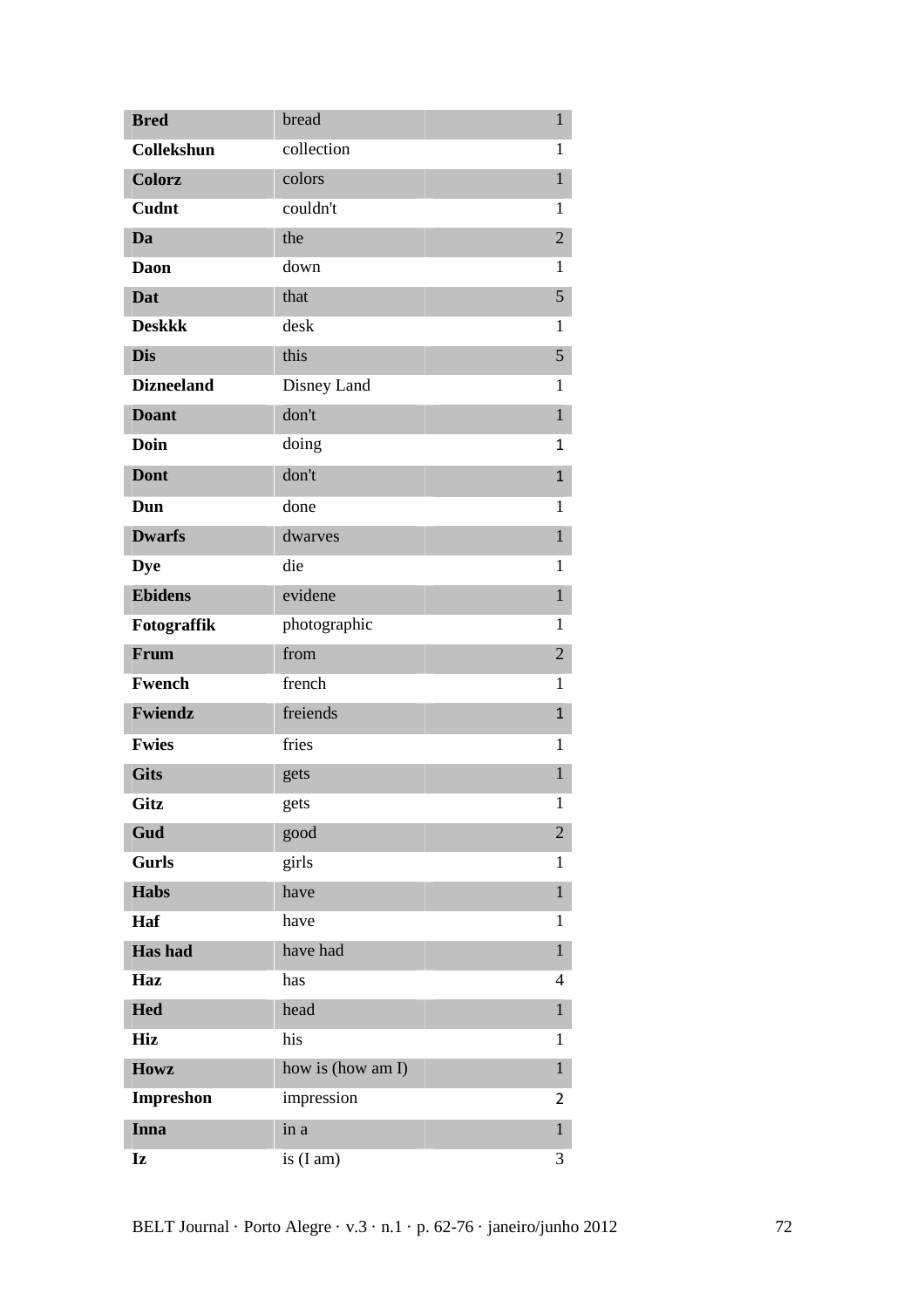| <b>Jus</b>      | just       | $\overline{2}$ |
|-----------------|------------|----------------|
| <b>Karpet</b>   | carpet     | $\mathbf{1}$   |
| <b>Karv</b>     | carve      | $\mathbf{1}$   |
| <b>Kitteh</b>   | kitten     | 2              |
| Kno             | know       | $\mathbf{1}$   |
| Kold            | cold       | $\mathbf{1}$   |
| Leev            | leave      | $\mathbf{1}$   |
| Lern            | learn      | 1              |
| Liek            | like       | $\mathbf{1}$   |
| Luk             | look       | 1              |
| Luvs            | love       | $\mathbf{1}$   |
| Mah             | my         | $\overline{2}$ |
| Mai             | my         | $\mathbf{1}$   |
| <b>Meh</b>      | me         | $\overline{2}$ |
| <b>Mesin</b>    | messing    | $\mathbf{1}$   |
| Motocycle       | motorcycle | $\mathbf{1}$   |
| <b>Muther</b>   | mother     | $\,1$          |
| <b>Myz</b>      | my         | $\mathbf{1}$   |
| N               | and        | $\mathbf{1}$   |
| Nao             | now        | 2              |
| <b>Nawt</b>     | not        | $\mathbf{1}$   |
| <b>Naychur</b>  | nature     | $\mathbf{1}$   |
| <b>Neber</b>    | never      | $\mathbf{1}$   |
| <b>Newz</b>     | news       | $\mathbf{1}$   |
| <b>Nex</b>      | next       | $\mathbf{1}$   |
| <b>Noth</b>     | not        | $\mathbf{1}$   |
| Ob              | of         | 5              |
| <b>Okaiz</b>    | okay       | 1              |
| Onli            | only       | $\mathbf{1}$   |
| Opin            | open       | $\mathbf{1}$   |
| Owt             | out        | $\,1$          |
| <b>Paints</b>   | paint      | 1              |
| <b>Peptow</b>   | pepto      | $\mathbf 1$    |
| Plz             | please     | $\mathbf{1}$   |
| Pryvit          | private    | $\mathbf{1}$   |
| <b>Puhleeze</b> | please     | $\mathbf{1}$   |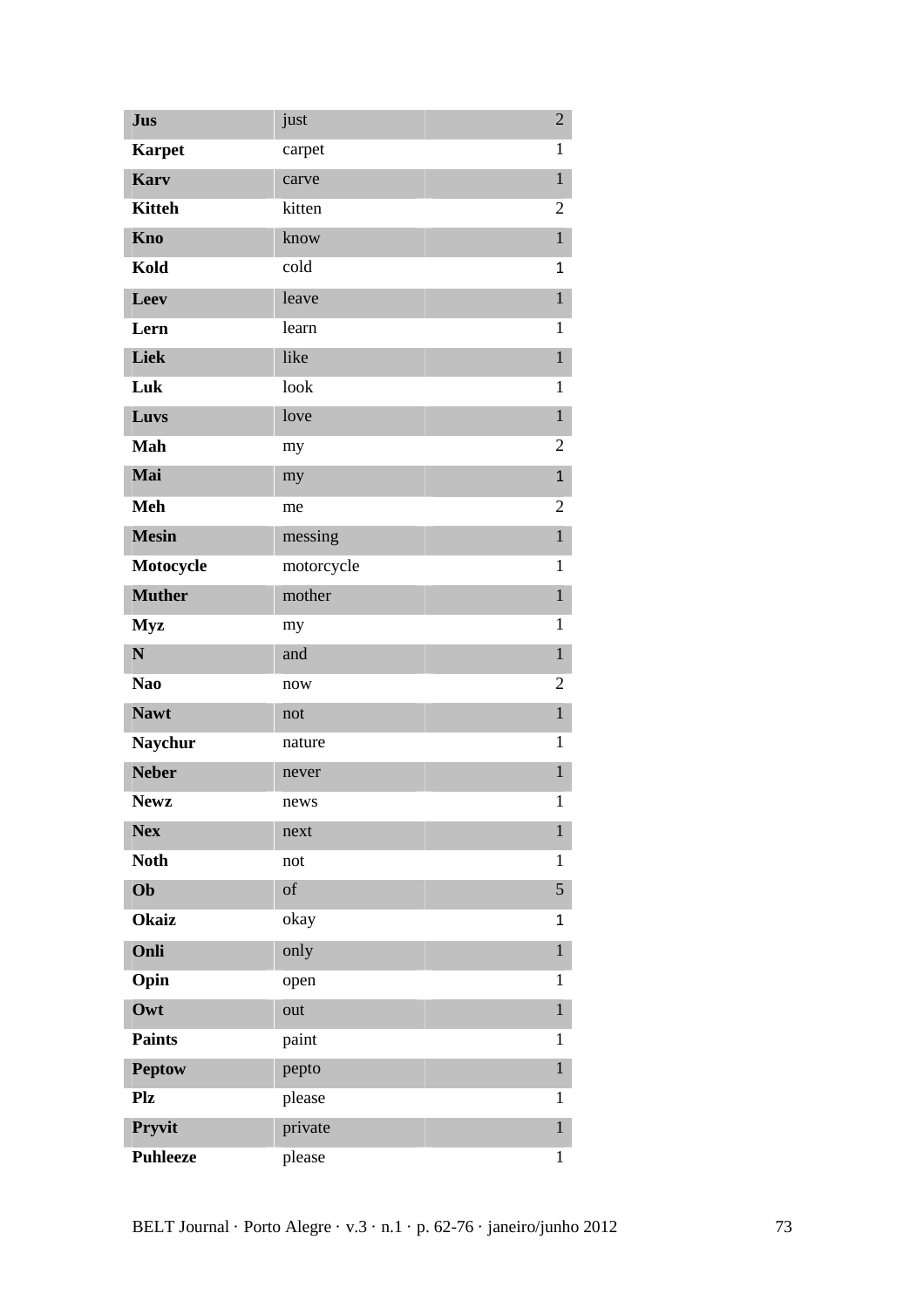| <b>Purrsuasive</b> | persuasive   | $\,1$          |
|--------------------|--------------|----------------|
| <b>Pwreety</b>     | pretty       | $\mathbf{1}$   |
| <b>Pyle</b>        | pile         | $\mathbf{1}$   |
| <b>Rawnd</b>       | round        | 1              |
| <b>Reed</b>        | read         | $\mathbf 1$    |
| <b>Sceen</b>       | screen       | $\mathbf{1}$   |
| <b>Sebben</b>      | seven        | $\mathbf{1}$   |
| <b>Sed</b>         | said         | $\mathbf{1}$   |
| <b>Shud</b>        | should       | $\mathbf{1}$   |
| <b>Skare</b>       | scare        | $\mathbf{1}$   |
| <b>Slow</b>        | slowly       | $\,1$          |
| <b>Sposed</b>      | supposed     | $\mathbf{1}$   |
| <b>Srsly</b>       | seriously    | $\mathbf{1}$   |
| <b>Stoopid</b>     | stupid       | 1              |
| <b>Stranglee</b>   | strangely    | $\mathbf{1}$   |
| <b>Sum</b>         | some         | $\mathbf{1}$   |
| Ta                 | the          | $\mathbf{1}$   |
| <b>Takes</b>       | take         | $\mathbf{1}$   |
| <b>Teh</b>         | the          | 6              |
| Tha                | the          | 2              |
| <b>Trustiz</b>     | trust        | $\mathbf{1}$   |
| <b>Tryin</b>       | trying       | $\overline{2}$ |
| Tu                 | to           | $\,1$          |
| Twwy               | try          | 1              |
| U                  | you          | 6              |
| <b>Unner</b>       | under        | 1              |
| Ur                 | your         | $\overline{4}$ |
| Urs                | yours        | $\mathbf{1}$   |
| <b>U-toob</b>      | YouTube      | $\mathbf{1}$   |
| Uuz                | use          | 1              |
| Uv                 | of           | $\,1$          |
| Veelowsor raptor   | velociraptor | 1              |
| Wai                | way          | $\mathbf{1}$   |
| <b>Wakes</b>       | wake         | 1              |
| Wen                | when         | $\mathbf{1}$   |
| Wher               | where        | $\mathbf{1}$   |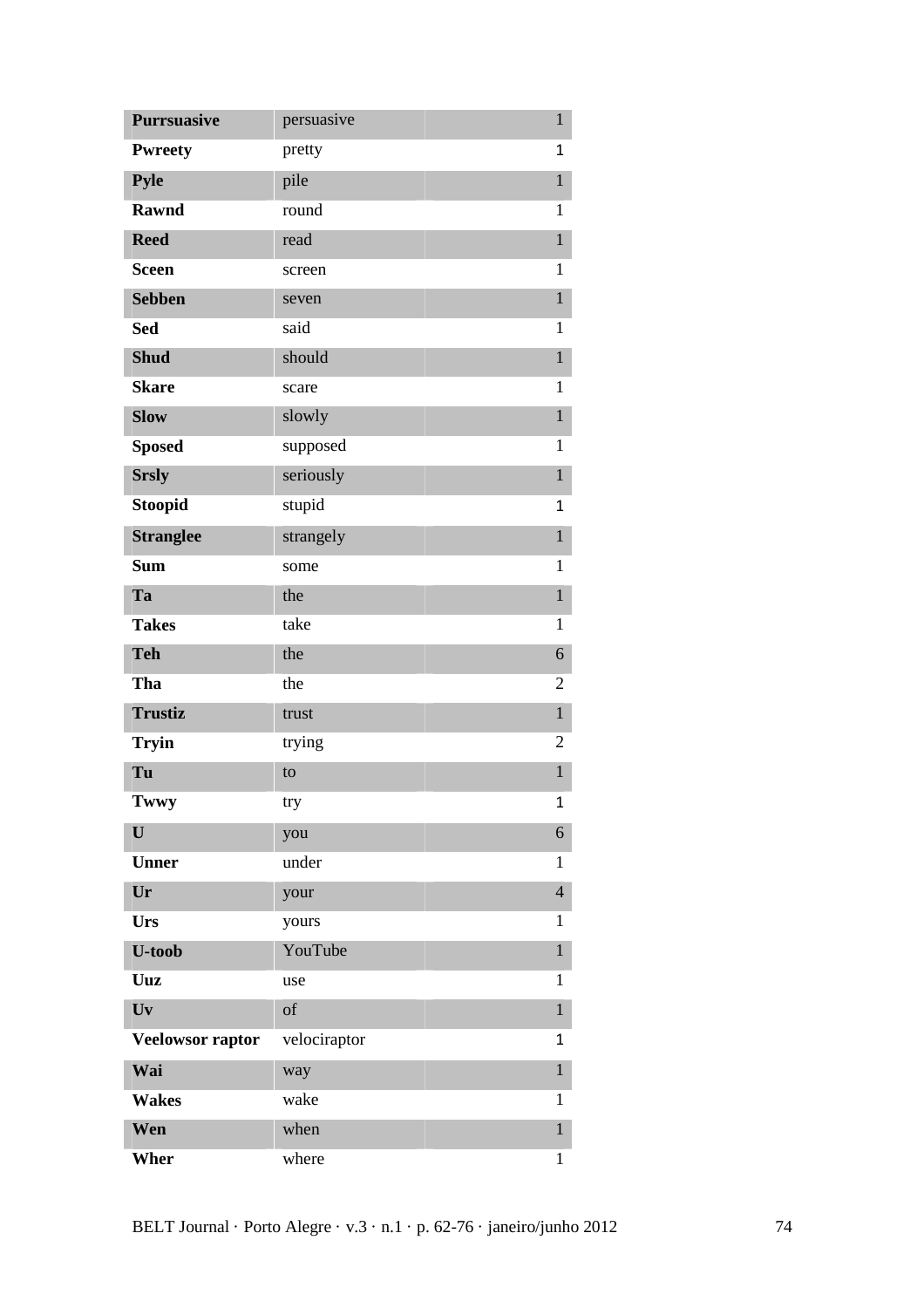| Wif          | with    |              | $\mathbf{1}$   |
|--------------|---------|--------------|----------------|
| Won          | one     |              | $\mathbf{1}$   |
| Wot          | what    | $\mathbf{1}$ |                |
| <b>Wubs</b>  | love    |              | $\mathbf{1}$   |
| Wun          | one     |              | $\overline{2}$ |
| <b>Wunts</b> | want    |              | $\mathbf{1}$   |
| <b>Wuz</b>   | was     |              | $\overline{2}$ |
| Yewr         | your    |              | $\overline{2}$ |
| Yoo          | you     |              | $\mathbf{1}$   |
| Yu           | you     |              | 6              |
| Yur          | your    |              | $\mathbf{1}$   |
| Yuz          | you are | $\mathbf{1}$ |                |

## **Conclusion**

 As shown by the Glossary, the Lolspeak is very rich in its variations, having many ways of writing the same word and exploring all phonetic possibilities of the English language. Certain words, such as "ai" (I), appear several times, which shows that they are accepted as the main way of writing that word. The same can be said of "ob" (of) and "dis" (this), with five occurrences each. However, the forms "yu" and "u" (you) are still competing to be the standard form, as both appear six times.

 This analysis is needed to emphasize the previous statement found in this article: that Lolspeak is important for language learners and professionals. With such diverse corpus, it is hard not to wonder why it is not the object of any deep linguistic research. The creation and constant mutation of Lolspeak can be compared to the evolution of languages, with different forms coexisting before one becomes the standard, but faster and with huge database that dates from its beginning.

 Also, as Lolspeak is very recent and famous on the Internet, it can be used in many different and attractive exercises for English learners, since they are appealing for people of all ages. The combination of funny and charmful elements can be an ally of teachers, who sometimes fail to catch the students' attention. Language variation, vocabulary, phonetics, and spelling are only a few of the contents that Lolspeak and Lolcats can help teaching, and any dedicated professional can find various ways of using the macros inside the classroom.

 Lolcats and Lolspeak, as well as the whole meme culture, deserve more attention from language professionals. The advantages of the use of Lolspeak, as described in this article, are various, and the potential researches on Lolcats and Lolspeak are many. Linguists and teachers